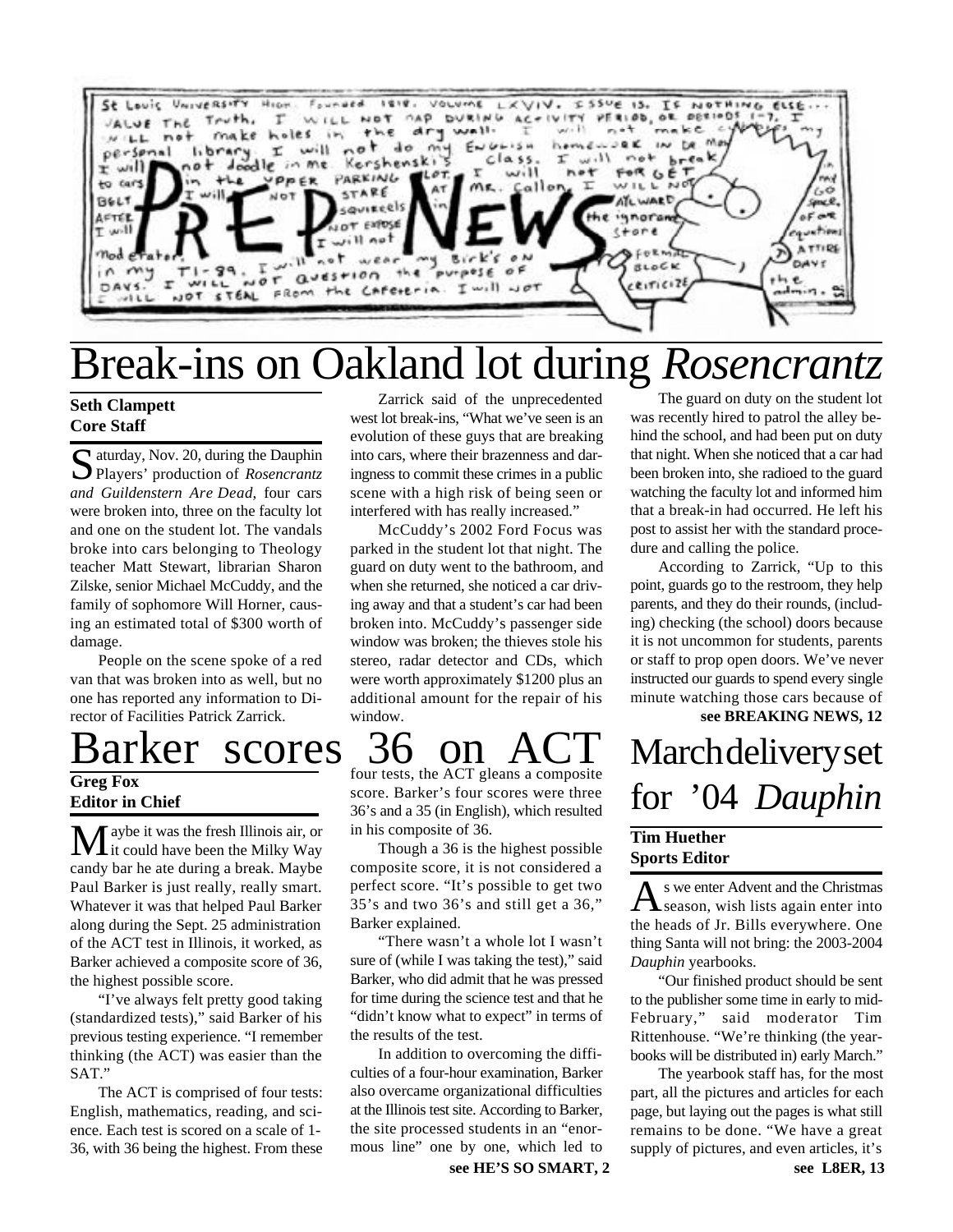#### **Greg Fox Editor in Chief**

 $\overline{Y}$  esterday, STUCO officers, repre-<br>sentatives, and commissioners gath-**Z** esterday, STUCO officers, repreered in the theater for STUCO's second quarterly Forum of the year. STUCO's Forums, now in their second year, are held four times a year to provide a public opportunity for students to address important issues to the Student Council, faculty, and administrators in attendance.

The meeting opened with STUCO president Joe Eggleston outlining the International Awareness Drive and reminding representatives of their duties to drive goods to the recipients.

Once STUCO finished its agenda, which included an announcement that the proceeds from the talent show would go to an undecided charity, the open forum began.

The single contributor to the open forum was Pulse radio guru Brad Tissi, who asked students their opinions on the Pulse. Once conversation among the stu-

dents died down, senior Tim Larkin offered his opinion that it is "too inconvenient to go online to listen (to the Pulse)." Tissi replied by outlining plans for the future of the Pulse, which could possibly include a 20-mile broadcasting radius.

Tissi's inquiry was the lone student contribution, and, after Eggleston repeatedly asked for students to raise concerns, the meeting, clocking in at a hefty seven minutes, was concluded.

"We have (Forums) so that if people have problems, they do have a voice," Eggleston said. "Sometimes it ends up like this, but a lot of productivity can come out of these." Several teachers and administrators were present, including STUCO moderator Brock Kesterson and principal Mary Schenkenberg.

Of the lack of concerns, Eggleston said, "If there are no problems, that's a good sign, and I'd be disappointed if people do have problems and aren't bringing them to the Forum ... It's a great opportunity (to make your voice heard)."

### HE'S SO SMART

#### (from 1)

Barker's starting the test almost half an hour late. "It was horribly disorganized," Barker said.

Barker was one of 21 students in the nation to receive a 36 on the assessment that day. As a result of being one of the 21, Barker was recognized on NPR's morning news ticker last week (CHECK). "The best part (was) hearing Tom (Weber) announce my name on NPR," Barker said.

Barker's score is even more amazing when compared to the national composite average of 20.9. According to the ACT website, www.act.org, a 36 accounted for one out of every 5,000 tests in the graduating class of '04.

Barker plans on using his 36 to help his chances for admission into the University of Chicago, his current top college choice. Barker also said that, though many people have congratulated him on the score, it has not yet opened up any specific scholarship opportunities.

## **Steel Drum Band**

**This past Monday, six steel drummers from Trinidad played Calypso style music at Activity Period. Using 55 gallon oil drums, the six drummers played music ranging from popular to an interpretation of Handel's** *Messiah's* **Hallelujah Chorus.**

## lission statements replaced

#### **Alex Sciuto Photos/Features Editor**

O ver the past weeks St. Louis U. High<br>has replaced the old mission state-<br>ments in the classrooms with new ones ver the past weeks St. Louis U. High has replaced the old mission statewritten by the Foundational Documents Committee of the North Central self accreditation process.

Last school year, North Central's Steering Committee, chaired by English teacher Chuck Hussung, and the Foundational Documents Committee, chaired by theology teacher Matt Sciuto, sought input through surveys from teachers and parents regarding a new missions statement.

The new mission statement was mostly finished by the end of last school year with minor revisions occurring over the summer. During the summer, prinicipal Mary Schenkenberg sent the new mission statement to all the faculty.

At a faculty meeting earlier this school year, Schenkenberg asked the faculty to vote whether they preferred the old or new mission statement. According to teachers present, the vote was nearly unanimous.

After faculty approval, the Academic Affairs Committee, a subcommittee of the board of trustees, read the new mission statement and approved it. The the new mission statement came before the full board, which gave the final approval for the mission in September of this year.

Jr. Billiken apparel will be on sale during Activity Period through lunch on Tues., Dec. 7th and Thurs., Dec. 9th.

Don't forget to pick up your Jr. Billiken items for X-mas! Tell your parents!

Also to be sold on Tues., Dec. 7th, Ted Drewes for \$2.00 and on Thurs., Dec. 9th, Gus's Pretzels for 50 cents.

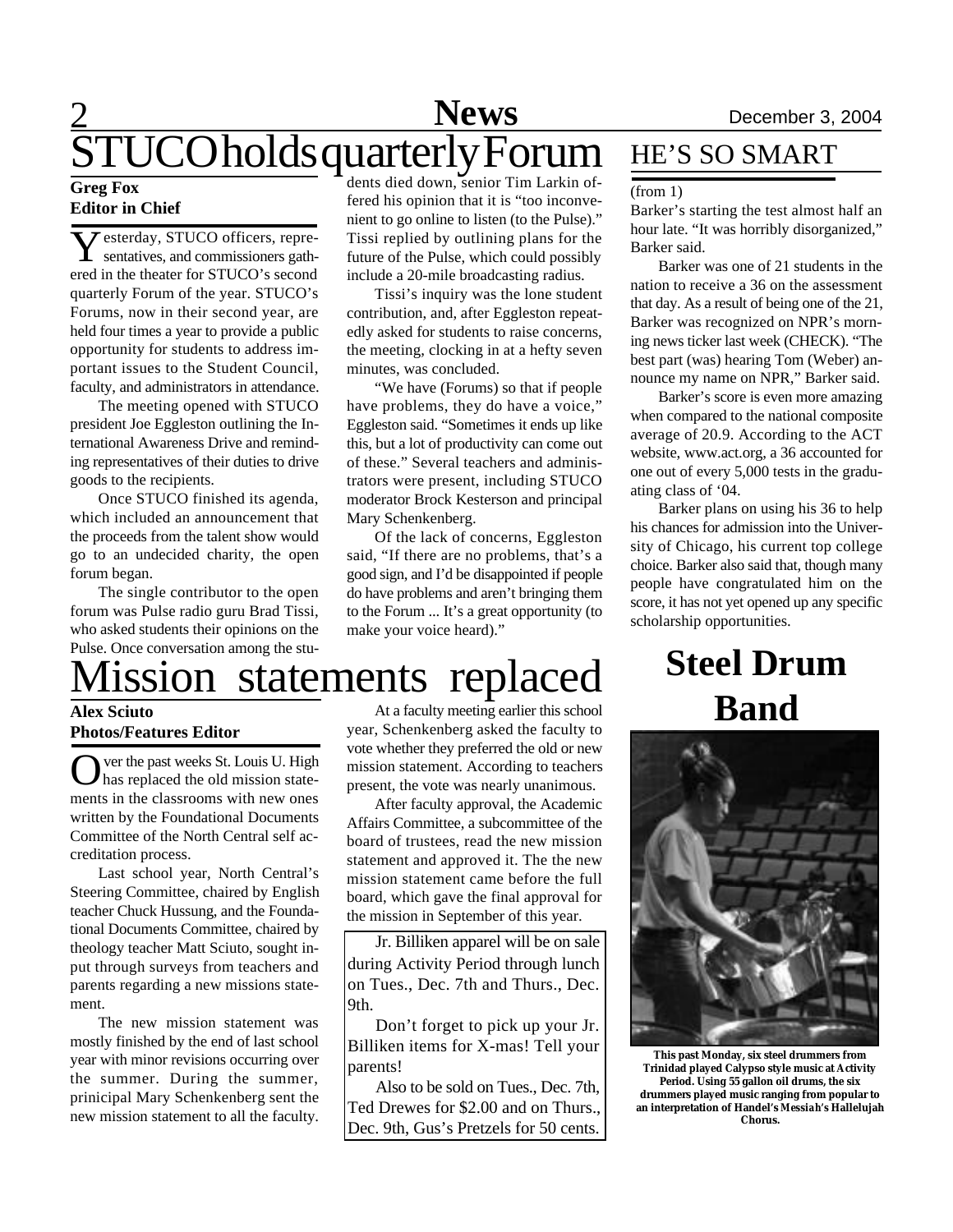## December 3, 2004 **Opinion** 3

## LETTERS TO THE EDITORS

STUCO challenges *PN* to bashball

#### Dear *Prep News,*

We're tired of your shenanigans. It's time for you to stop hiding behind your words. We want to see what your pretty little typing hands can do with a bashball. Tuesday. Activity Period. On the Frozen Tundra of the stadium. We dare you to come out of hiding from your 2nd floor watchtower and show your faces on Tuesday. Since you haven't beaten STCUO ever in your existence, we have to ask you: when a real challenge is presented, will you disappear?

Knuck if you buck, STUCO

*Editors' Response: For three score and nine years we have trained and strained for this one great chance at glory. Be prepared. Be scared. Tuesday.*

### To the Editors: Zylka, '07, responds to Merkley

I am no theology scholar, but I do not like to be one of those judged and condemned as non-spiritual by Joe Merkley's letter. Just because a majority of students do not attend morning mass in the chapel does not mean that we are all making God less important in our lives or that we lack explanation for not going to morning mass.

I know that some people could go to mass in the morning but do not. At home, I often forget to eat breakfast in the morning or just don't have time. That is one of the many reasons why eating at school in the morning is at times a necessity for a long day of learning. Also, people meet up with other people in the morning to eat, or play games, or just talk. This is also at times a necessity for self-esteem or making you feel better when you are under the weather. Making friends and enjoying SLUH is another reason why we go here. Also, for most students, including myself, we cannot get here early due to carpools.

I am insulted when Merkley or any other person says that in not going to morning mass, I am making God less important. I know that I pray, reflect, and try to make God the center of my life no matter how hard it is. Oh well, I guess if I'm not going to morning mass then God isn't so important to me. I also do not appreciate it when people say that I or any other student is so petty as to only go to mass if we get a cookie for it.

Don't get me wrong, I think that morning mass is great. I just do not think that I and the student body are being understood correctly by Merkley's judgement.

To the Editors:

I wanted to comment on two of the letters written in last Friday's issue of the *Prep News*, the first by senior Joe Merkley and the second by Fr. Knapp.

Gray '02 discusses religous

apathy

On the surface, these articles may seem altogether unrelated, but I am beginning to notice a trend in some of the articles that I read in the *Prep News* these days as well as in the behavior and attitudes of SLUH students, both current and former. It seems to me that there is a growing disillusionment with the Catholic Church for many SLUH students, and among young men in general, that is leading many to become apathetic towards their faith and often leads them to question the existence of God entirely.

Ever since I was a student, and I'm sure even before my time at SLUH, there have been debates between students and faculty covering a wide range of theological teachings and issues. As Fr. Knapp so perfectly stated it, "when we don't like the conclusions someone teaches, we do not dispute the facts upon which the conclusion is based; we find it easier to attack the person or to deflect the discussion to another issue." I think much of the resentment that many young men have, myself included, with the

**see GRAY, 13**

## Winker, '06, criticizes apathy at **Mass**

My fellow SLUH students,

I ask how is it that when attending an all school liturgy at a Catholic High School containing over one thousand young men there is no participation at Mass, except by the few who understand the phrase "conscious, active, and fruitful participation of everyone"(Catechism of the Catholic Church 1071). We are called to give thanks to God for His blessings, namely our faith and our education here at SLUH, by returning our gifts to Him in song and prayer. At every Mass I have attended here at SLUH, I have been thoroughly disappointed by the lack of singing done by the congregation and the few voices that respond to the rites throughout the celebration.

The Mass is not a performance for our enjoyment; it is not just a simple ritual with no meaning behind it. We are to be active participants in the Liturgy. This means we ought to respond to the prayers, join in the songs of praise, and listen to the Word of God in the readings and in the homily.

The Catechism does not stop there, we are to be conscious at **see WINKER, 14**

Signed, Peter Zylka, '07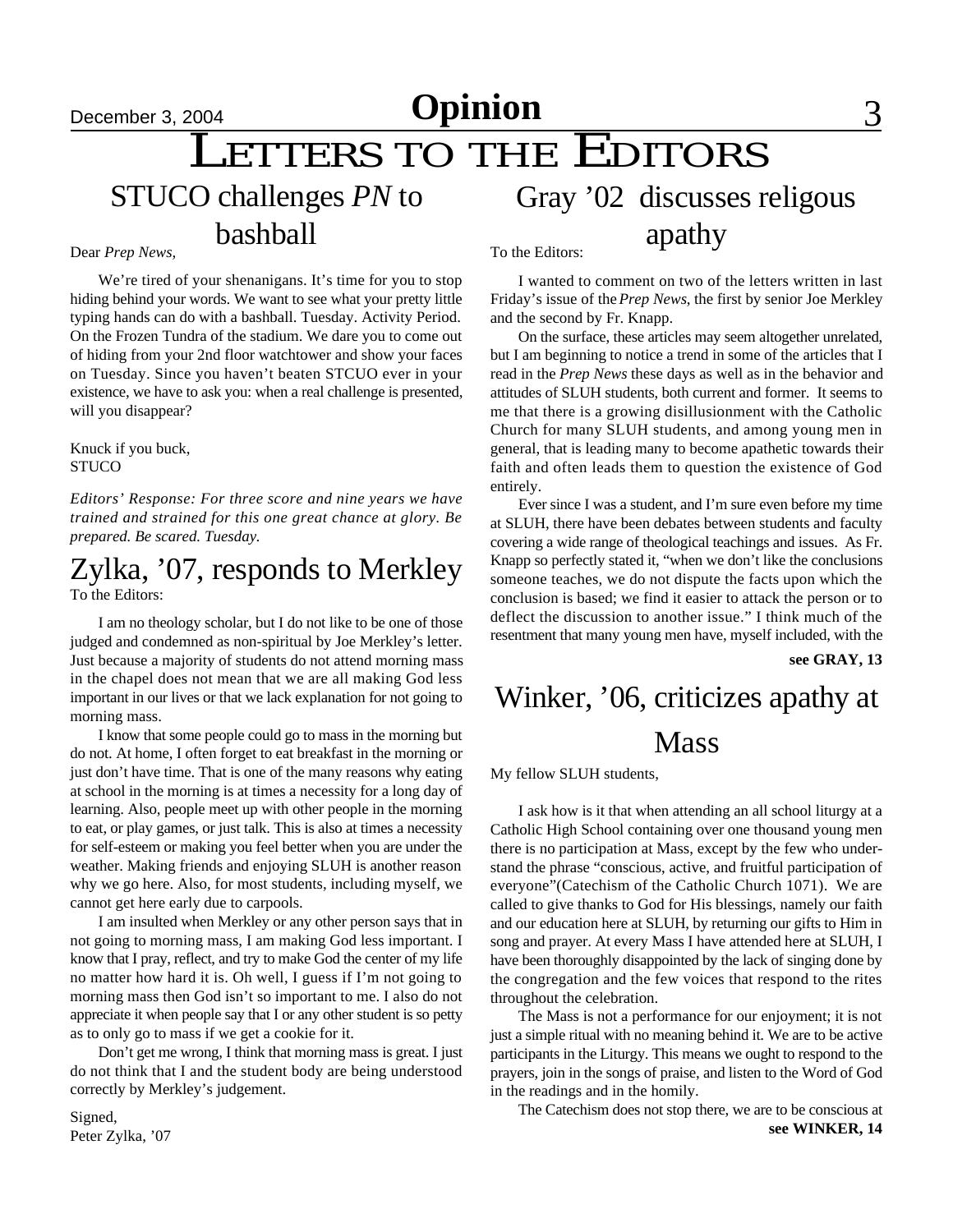## 4 **Sports News** December 3, 2004 Trendy wrist bands immortalize SLUH spirit bands and sold them at a dollar apiece.

#### **Dustin Sump Reporter**

Over the past week, Stude ver the past week, Student Council SLUH spirit item to supplement the novel T-shirts produced every year: the baby blue SLUHstrong and white LiveSLUH wristbands.

This week, students crowded in front of the cafeteria to get ahold of the wristbands, sold for two dollars each. STUCO has already sold all but 150 bands, the last of which will be on sale

at the basketball game tonight.

The purpose of the armband sale, according to STUCO president Joe

### Missouri Kendo Club to showcase skill in theater **Timo Kim Core Staff**

Today, in the theater during activity<br>period, St. Louis U. High students oday, in the theater during activity will have the opportunity to travel 500 years into the past, to the Japanese Era of the Warring States, during which samurai and *kendo*, the Japanese style of swordsmanship, flourished. Then again, perhaps not, but at the very least, the Missouri Kendo Club will host an exhibition of basic techniques and equipment used in *kendo*.

The exhibition will feature four or five performers completing various training exercises.

"We are going to be showing what a regular practice is like," said senior Trey Suntrup. Suntrup, who is the only participant from SLUH, coordinated the event and will also participate in the exercises.

First, the participants will spar in pairs, making passes of practice strikes, or *waza*, which attempt to improve the strength and accuracy of their strikes and to acclimate themselves to the feeling of hitting another person. Next, they will perform *kata*, a patterned series of strikes designed to improve technique and ease

Eggleston, was simply because "people thought they would be cool." The idea originally came in the fall from a magazine where STUCO noticed rubber bands



The new LiveSLUH band.

which could have a school's name put onto them.

The rubber bands were tried earlier this year when STUCO ordered 1000

movement. The demonstration will wrap up with practice matches, called *jigeiko*, and a question and answer session.

Although *bokuto*, or wooden practice swords, and *katana*, or traditional Japanese swords, are more commonly used, the demonstrators will use *shinai* in their exercises. *Shinai* are practice swords made by fastening together four pieces of bamboo which bend when they strike a person, lessening the likelihood of injury. However, the practitioners will have *bokuto* and *katana* available, as well as traditional practice uniforms, or *bogu*, for the attendees to see.

The Missouri Kendo Club performed in front of both the Chase Park Plaza and Galleria theaters for the opening weekend of *The Last Samurai* and the Japanese Festival at the Botanical Garden. This exhibition will primarily attempt to raise awareness and expose the students to *kendo*.

Suntrup said, "People know taekwondo and judo, but kendo is relatively unknown. We have 15-20 people (in the Missouri Kendo Club), and we got to tournaments twice a year in Chicago and Detroit and they have two or three<br>see CAN-DO, 7

fanatic, or video gamer can meet and rub elbows with fellow level-nineteen druids and game enthusiasts.

**Kyle Kloster Core Staff**

easily.

Two weeks ago on Friday, Nov. 19, the Gaming Club hatched its second tournament of the year, featuring one of the most anticipated video games of the year, Halo 2.

Gaming Club holds

came from China and "apparently got tied

However, the material of the rubber bands was poor and the print on them rubbed off

> These stronger bands, though, come from a different company. Spanish teacher Greg Bantle knew a friend who manufactured stronger armbands and put STUCO in touch with the company. At that point STUCO ordered 2000 of the armbands.

> The bands would have been on sale last week, but they

> > **see STRONG, 8**

Halo 2, Magic tournies

Club has continued to hold gaming

Kent Kershenski, moderator of the Gaming Club, and unofficial club leaders seniors Ryan Hamilton and Mike Mueller, along with many other members, helped promote the tournament and set it up.

Kershenski said that the seniors and other members did most of the work in preparing the room, which included borrowing two Xboxes and connecting the machines to the two SmartBoard projectors in 221C, and he merely supervised and managed the sign-ups.

According to Kershenski, because of the graphic and violent aspects of the game, he required all players in the tournament to turn in a parental permission form when they registered.

In the past three weeks, the Gaming<br>Club has continued to hold gaming events where any card-game player, RPG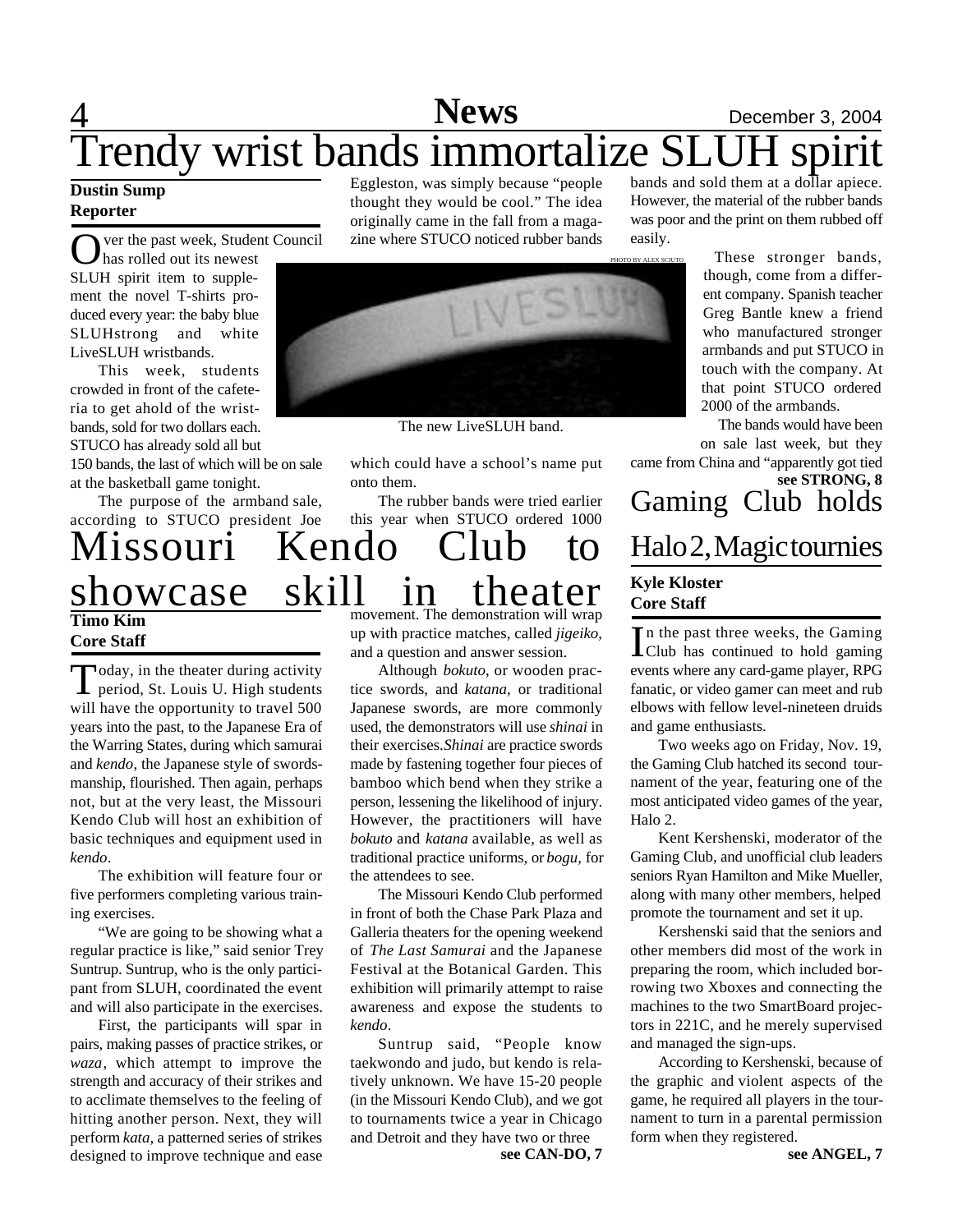### December 3, 2004 **Sports** 5 **Sports** Grapplebills defeat Hazelwood West, 49-21

#### **Jesse Zacher Reporter**

The varsity, JV, and C wrestling teams<br>opened their seasons at home on Tueshe varsity, JV, and C wrestling teams day night against the always honorable Hazelwood West Wildcats.

Head coach Tim Curdt said, "Going

into the meet, I didn't know. I really didn't know what I was expecting, but I know our guys are in great shape and we're gonna wrestle tough."

The meet began at the 275 lb. heavyweight class in which the beasts, David Caldwell and last year's eighth place state heavywieght wrestler, Ronnell Simpson, collided at Hazlewood West. Their match was hard-fought as

they worked mainly tie-ups throughout the first period.

In the second period, Caldwell started on bottom, worked a reversal thirty sec-

## **Kevin O'Neil Reporter**

A fter capturing the state champion<br>ship in 2002 and placing second in fter capturing the state champion the 2003 state meet, the St. Louis U. High swim team looks to build off its past accomplishments in pursuit of a successful 2004 swimming campaign. Although the Jr. Bills lost several state qualifying swimmers to graduation, the Speedobills still have the depth and talent to compete with any team in the state. Led by senior captains Brendan Harris, Tim Heafner, Matt Odenwald, and Adam Trafton, the U. High swim team looks to continue its dominant tradition.

Head coach Fritz Long outlined three goals for the 2004 swimming season. Long wants the Jr. Bill swim team to have a qualifying swimmer in each event at the state meet.

Secondly, the Speedobills hope to take first place in both the varsity and junior varsity Metro Catholic Conference

onds in, and "dismantled" Simpson, as Curdt put it, with a barbed-wire pin.

Sophomore Andrew Mueth (112 lbs.) put up a very good fight against Max Stolte but fell short 9-2. Senior Andrew Poulin (119 lbs.) worked his grip into the pin over Jorge Cubillos. Senior Ronnie Gentile fought both up and down with

Perhaps the loudest moment in the meet was in the 145 lb. match which pitted junior Jon Holden against the quite skilled Tom Mayberry. Holden was first taken down by Mayberry, but decided shortly thereafter to put his thang down, bridge up, and reverse Mayberry directly into a quick pin with ten seconds left in the first

PHOTO BY TIM HUETHER

period, sending the gymnasium into total uproar.

Junior Devin Austermann annihilated Charles Buckman with a first period pin at the 152 lb. class. The same went for senior Shaun Whalen (160 lbs.), who pinned Andy Peacock thirtyseven seconds into the match.

Both Curdt and assistant coach Todd Clemens described themselves as

"curious" about what the outcome would be prior to the match, but ended up pleased with the 49-21 victory and proud of the work and effort shown by the team.

wimbills look to retake State a second period pin in the 125 lb. class.

Chaminade has captured the JV MCC title, with the JV Speedobillls finishing a close second. On the varsity level, the St. Louis U. High swimming team has won the MCC swim meet the past two years, but this task will be much more difficult with tough competition from Chaminade.

As a third goal, Long expects personal best times from every swimmer by the conclusion of the season.

After three weeks of practice, the Speedobills have shown their early commitment to achieving these goals. "We swam 1500 yards on the first day!" remarked an exhausted Odenwald.

Along with the new changes in the U. High swim team, there has been a change in MSHSAA laws, allowing swimmers to compete and practice both with non-school teams and in MSHSAA events. Commenting on the change, Long believes "there will be faster swimmers from central Missouri participating in state competition."

With four coaches and 68 swimmers,

Wednesday, swimming against Parkway South at the Forest Park Community College aquatic complex. Prior to the meet, Long said, "This will most likely be the toughest competition we face in a dual meet."

After initially falling behind the Patriots, the Speedobills trailed by four points after the break for diving. In the end, the U. High swim team emerged victorious, 99-87.

Sophomore Brendan Mehan was a major part of the Speedobills' victory. Although he did not post the fastest times in the pool, he narrowly out-touched opponents in both the 500 freestyle and 100 backstroke, providing the Speedobills with much needed points.

Complementing Mehan's excellent performance, the Speedobills performed well overall. In the first competitive race of his high school swimming career, senior Dave Schwarz qualified for the state meet in the 50 freestyle with a time of 23.07. Freshman David Miller qualified



**Joe Matschiner (bottom) is broken down by a Hazelwood West wrestler Tuesday night. Matschiner was pinned, but SLUH emerged victorious, defeating West 49-21.**

several near-pins from neck-drops and front headlocks until he finally put Danny Dunn to his back and kept him there with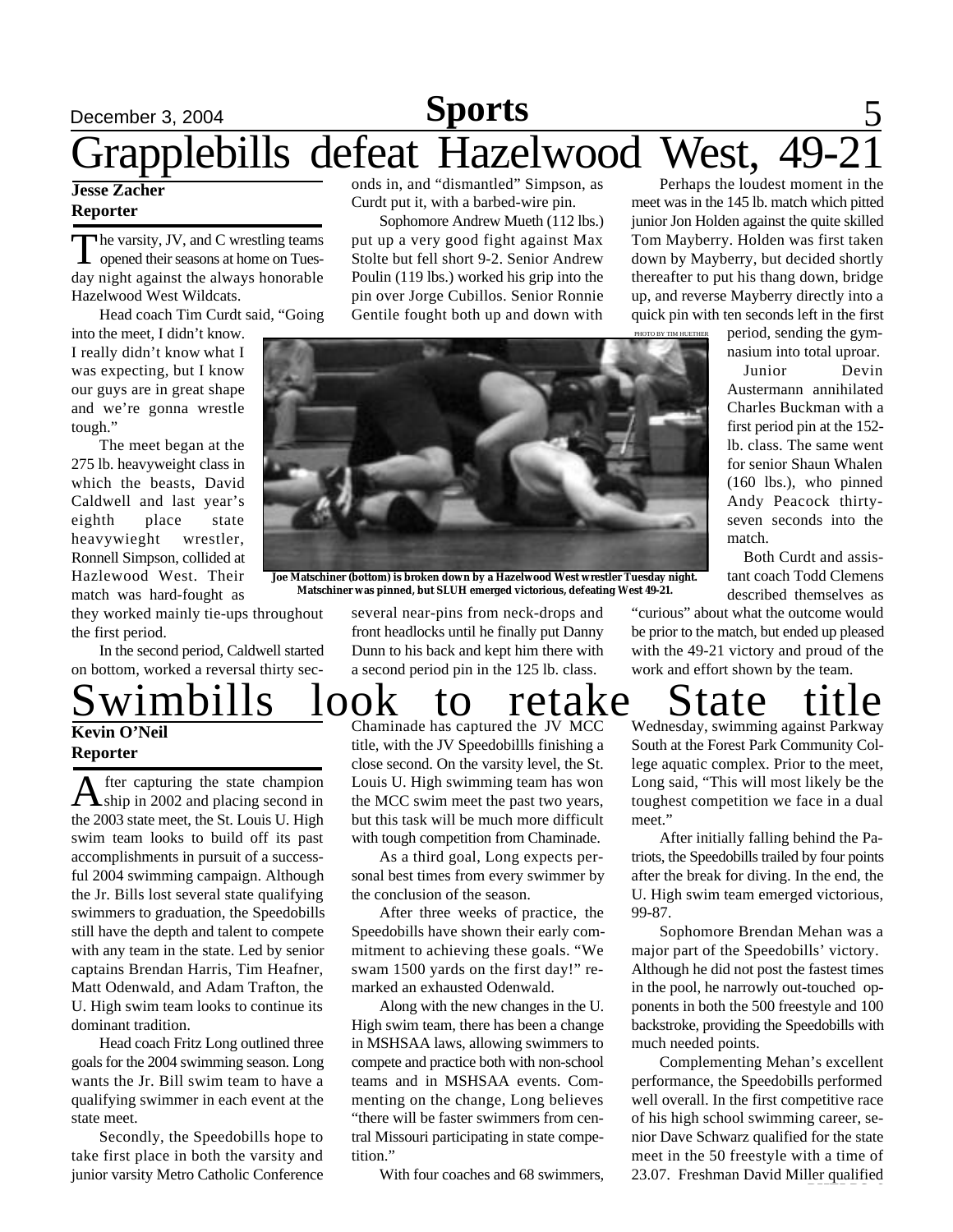### **Sports** December 3, 2004 **Sports**

# Artestbills hope to use quickness to stymie foes

#### **Henry Samson Reporter**

 $\mathbf 6$ 

 $\sum$  *i*th the crisp autumn chill a brief memory, the cold bite of winter turns the attention of the sports world to the sweet sounds and smells of the hardwood. There is not much solace for the hard work and preparation for a successful season, but head coach John Ross noted the "seriousness of this year's team," even through the early practice days.

The 2004-2005 season will be marked by many changes. Most importantly, the Junior Bills have been moved to a new district. Only six of the 13 players return with varsity experience. Among these six are three-year veterans Dave Goettelmann and Danny Henry at guard and forward respectively. "Goettelmann is a great guy to be running the team on the floor" commented Ross. "He's bringing a lot of experience to the team."

#### **John Pecher Reporter**

A fter dropping their first three games<br>of the season in losses to Parkway fter dropping their first three games South, Marquette, and Lindbergh, the Busiebills were able to rebound and capture wins in their first two division games.

Averaging just one goal per game through their first three games—and none from their top line—the Jr. Bills faced off against Vianney on Saturday, November 20. However, the streak was broken as the first line scored three goals on the night, two coming from junior captain Eddie Effinger.

Tim Larkin's first goal of the season gave the Jr. Bills the 5-4 lead and sealed their first win with less than three minutes left in the game.

The momentum continued as the Bauerbills faced off against Chaminade last Saturday night. Despite a Chaminade goal in the first two minutes of the game, the Jr. Bills played a hard-fought first period but were unable to score.

Seniors John Warner and Curtis Hoette are the other two seniors returning. Both will be operating down low and providing height and muscle by the glass.

Junior guards Tim Garvey, who saw a healthy amount of playing time last year, and Paul Chaney, who was injured most of last year, also return for their second year in the spotlight. They will provide some much needed quickness for what Ross calls his transition style team this year.

A slew of junior guards and forwards will fill out the varsity depth charts for the first time this season. Ross stated that among them are "a lot of quickness, good shooters, and full court players."

The Bills hope to stymie opponents with an unconventional style, relying more on constant motion and a quick transition offense, rather than slowing down to the traditional half-court offense. With defensive prowess and less emphasis on set plays, they plan on tripping up teams in

the metro area, especially a few cross town rivals.

"Our team has been working really hard," stated an enthusiastically optimistic Henry. "We're looking to show everybody what's what and bring home a win tonight against Pacific!"

What better way to start a season than at home, five players rallying as one unit on the court, surrounded by the echoes of a tremendous history in the halls of Backer. One thing is for sure, expect the Popstopanddropbills to bring a very high energy and intensity level to every game this year. Fans will not be disappointed.

Tonight marks the Bills' departure from locker rooms and practice courts onto the St. Louis metro basketball scene. It is the first step on a long road to the state playoffs. Tip-off against Pacific is at 7:00 sharp at SLUH. Weather notwithstanding (really, basketball games are played inside), see you there!

# CCMbills (2-3) defeat Vianney, Chaminade

The effort and intensity paid off in the second, however, as sophomore A.J. Koller connected with senior captain Larry Howe, who ripped a shot between the legs of the sliding Chaminade goalie to tie the game at one.

However, a few foolish penalties taken by the Jr. Bills put them at a disadvantage throughout the rest of the second period. The Red Devils capitalized on the mistakes, scoring late in the second to give them the lead, 2-1.

Despite the deficit, the Busiebills came out flying in the third period, creating many scoring opportunities. Just four minutes into the period, sophomore Dan Steck scored unassisted to tie the game at two. Steck then connected on a cross-ice pass from Larkin to add his second of the night, putting the Jr. Bills up 3-2 with four minutes to go. Strong forechecking as well as a solid performance by goalie Alex Primo helped the Bauerbills capture their second division win, improving to 2-0 in the Metro division, and 2-3 overall.

Captain Mike Tangaro commented, "I think the past two wins really prove how underestimated we are this year. If we play like we did (Saturday), we'll suprise quite a few teams."

The Busiebills look to continue their winning streak as they take on number one ranked CBC tonight. They will face off at 8 p.m. at the Affton rink.

### PHELPS

#### (from 5)

for state in the 500 freestyle, finishing in 5:05:92. With eleven state qualifying times during the meet, the Speedobills used their depth to defeat a talented Parkway South team.

"It was a fun first meet, and I'm glad we pulled out the victory," said senior Kyle Ortmann. Looking to continue their early success, the Speedobills swim against Lafayette today at 4 p.m. at Lafayette. Come and cheer on your U. High swimmers and divers.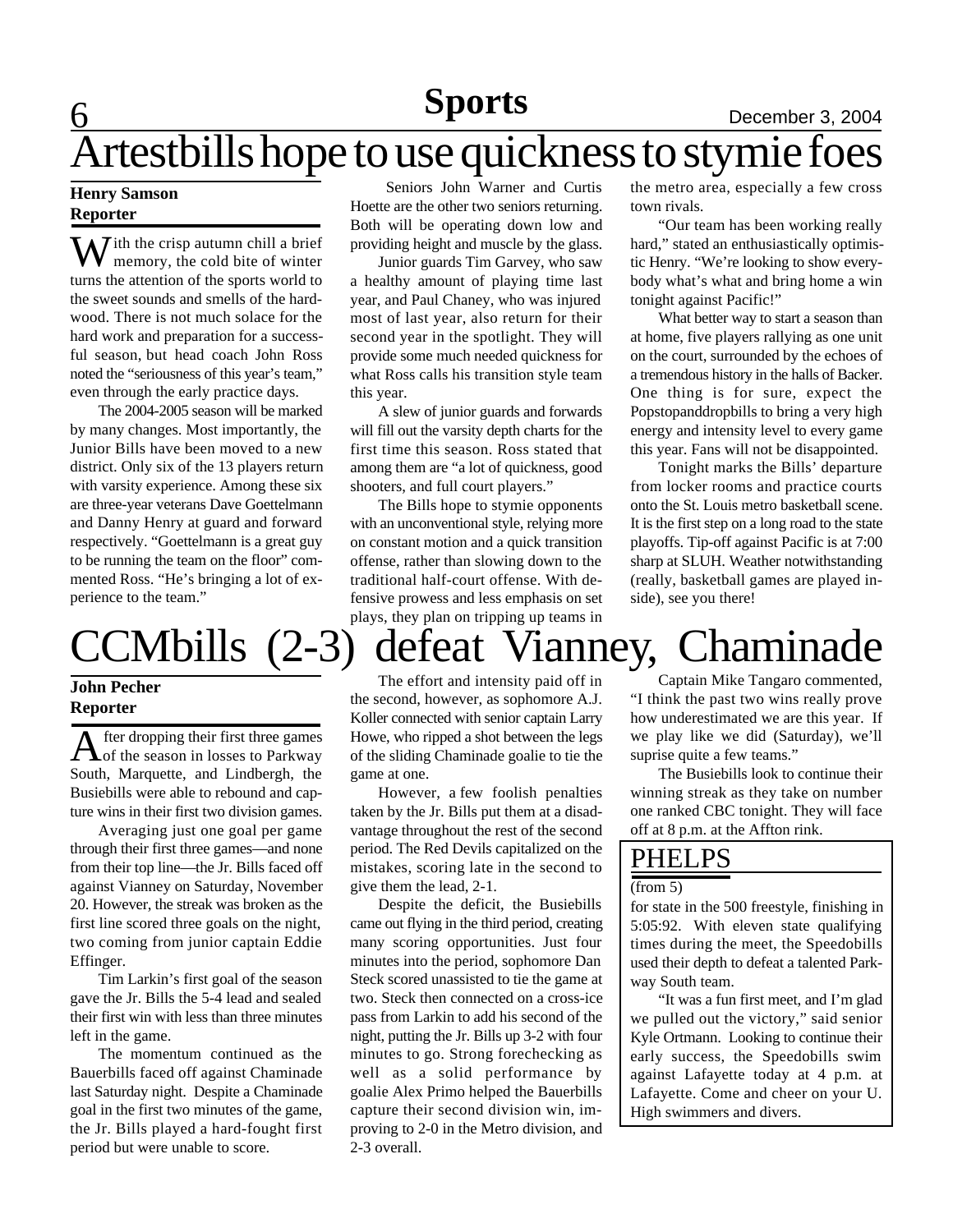# Babybabybills begin National title defense

#### **Eric Durban Reporter**

Let obtain the obtained their 2004 State and<br>
Mational High School Championooking to defend their 2004 State and ships, the Racquetbills hit the courts and are 3-0 in the young season.

This year's team has depth, as all eight seeds are upperclassmen, including four seniors from last year's State and National Championship team. The depth this year is even more important with the recent rise of the CBC squad and rival DeSmet's returning talent.

"We have good players at every seed," said senior No. 1 seed Ryan Franklin.

Head coach Joe Koestner also pointed out other strengths in this year's team, saying, "Their willingness to improve every single game is great. They are continually looking to improve throughout the whole season."

The Catchtheflamebills were put to the test in their first match of the season on Thursday, Nov. 11 against DeSmet. Although the team was victorious, 6-1, every match was hard fought, with five of the seven matches going to tiebreakers.

### ANGEL

#### (from 4)

Thirty-two participants and approximately ten observers crowded into 221C after school on Nov. 19 and took part in the tournament, which Hamilton and Mueller constructed as a single elimination team event. The 32 players divided into eight teams of four players each, and began the competition by stationing one team at each of the two screens in 221C. The Xbox system allows four players to play at each screen, enabling the four person teams to split perfectly into the two sides of the room, with a team of four, an Xbox, and a screen at each end. The two Xboxes connect to each other through a system link cable, and the two teams face each other over a network.

The first round required each of the four randomly selected pairs of teams to face off one at a time. After the the four pairs played and a victory emerged from each match, the four winners proceeded to round two where two teams won and

Franklin, playing his first match at the No.1 seed, was defeated 6-15, 14-15 by Charlie Hostman, who is widely considered the best player in the league.

Senior No.2 seed Pat Corcoran drew a big win as he posted a shutout in the second game of his 15-12, 15-0 victory.

The first match of the year also provided confidence for the doubles team of senior Pat Sheehan and junior Jason Rusch. They were victorious 15-10, 15-14 in the first match they played together.

In the second match of the season on Tuesday, Nov. 16, the Liquidmetalbills faced a much-improved CBC squad, who have never defeated the Jr. Bills in competition. In one of their more competitive matches to date, the Intelligencebills pulled out a 4-3 victory.

During one of the easier matches of the day, senior No. 5 seed Eric Durban was victorious 15-14, 15-2 over the son of racquetball legend Marty Hogan.

In a match that felt much like a state final in its dramatics and spirit, Corcoran pulled out a tough victory 15-8, 8-15, 11- 9 to clinch the Jr. Bills victory.

"This match was a wake-up call that

bers of the championship team then received \$15 prize money for their feat, a 400 percent return from the universal three dollar registration fee.

Kershenski explained that all the tournaments the club holds offer "good opportunities to get guys together who usually aren't together." He added, "the club isn't limited to any specific game," and said that he hopes to expand even to board games in the future.

Earlier this week on Wednesday, over ten students stayed after school to celebrate the release of the newest expansion set of the Magic: the Gathering trading card game with a tournament using the new cards.

Hamilton, Mark Hess, Jack Kearney, Michael Gramke, Nick Calcaterra, Jon Huelman, Peter Zylka, and Mike Broom, the players who paid the ten dollar registration fee to participate, facedoff in a single-elimination eight person bracket similar to the Halo 2 tournament. Gramke

this season isn't going to be an easy one," said Koestner. After years of rebuilding, the CBC team has come along to become the Jr. Bills' toughest competition.

 After going 2-0 against their toughest competition, the Underglovebills were pumped up going into their match against Parkway West on Tuesday, Nov. 23. The Longhorns were no match for the Jr. Bills and easily fell 6-1, only winning 3 of the 15 games.

JV star Ryan Shortal was called to fill-in the No. 6 seed at the last moment and performed admirably in the team's only loss.

Corcoran continued his dominant play this season with a 15-3, 15-1 shellacking and junior No. 3 seed Justin Langan picked up his third impressive win of the year, 15-11, 15-7.

 "Nobody on this team ever gives up," said Koestner. "The excellent support we give each other shows in the scores."

 The Hamstreetbills will again be challenged this weekend when they take on all their competition in the Winter Roll-out Tournament at Vetta Sports-Concord. The tournament runs Friday night and all day Saturday.

packs, Zylka won the four second place packs, and Huelman got the two third place prize packs.

Hamilton said the club plans to host another gaming tournament, probably one including Halo 2 and possibly other video games, sometime in the next two weeks.

### CAN-DO

(from 4)

clubs with 50-60 people each."

Suntrup himself is a relatively new initiate into *kendo*. In his sophomore year, he heard about *kendo* during an extra on the Jedi sword fighting in *Star Wars: Episode 1* DVD. Curious, he turned to the internet for guidance and found the Missouri Kendo Club phone number and address.

Although the demonstration may not be as illustrious an introduction as the hidden secrets of *Star Wars*, students are encouraged to come to the theater at activity period to see the demonstration.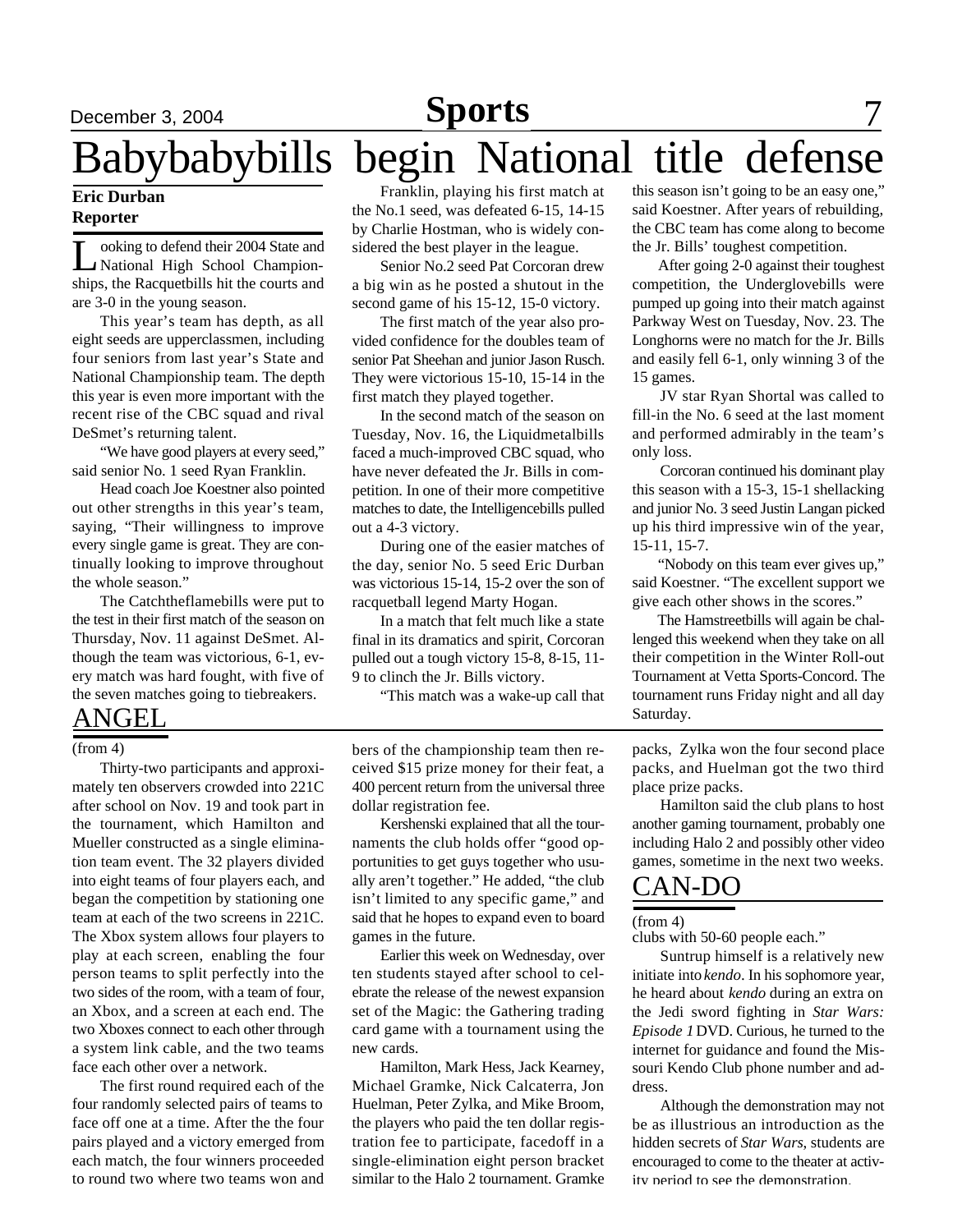# PLATFORM/POLICY *PREP NEWS* VOLUME LXIX

As the student-run newspaper of St. Louis University High School, the *Prep News* is a weekly publication which strives to inform the SLUH community about events and people, with its focus on those pertaining to the school, primarily through the written word.

The *Prep News* is neither the voice of the administration nor the students. Rather, the newspaper serves to gather and disseminate information for the entire school. The *Prep News* editors and staff members make every effort to be objective in their news coverage and editing, and they strive to be unbiased in their athletic reporting.

The organizational structure of the *Prep News* differs slightly from that of recent years. This year the *Prep News* has one editor in chief, one sports editor, and

### This Week in Prep News History **"A Real Danger"**

Goldfish eating canceled for medical, legal reasons **Jim Wessling and Brian Walsh —Nov. 6, 1987—**

"I can assure you that no one wants to see us beat CBC any more than I do, but I have responsibilities for the welfare of students, and I just think that this is the right decision." Thus did Mr. Owens summarize the decision to cancel this year's goldfish eating contest, which would have been held Wednesday."

*Editor's Note: the fish eaten in previous goldfish eating contests were not the delicious lunchtime snack, but in fact real pet goldfish.*

a features editor. The members of the editorial staff are co-workers and share the duties of writing, copy-editing, layout, and staff management. The editors are supported by a core staff of regular reporters, who are frequently underclassmen.

It is the role of the editors to seek out and facilitate the reporting of all significant news at SLUH. While any faculty member or student is welcome to submit suggestions for potential articles, the *Prep News* is never obligated to publish any article idea; the editors reserve the right to deem any potential article un-newsworthy and retain it from publication for this or any other reason.

Our primary emphasis as editors of the *Prep News* is upon accurate reporting, careful editing, and clear writing. But we do attempt to include some visual expression—photography, drawing, technical aids, etc.—in every issue. Despite our desire to make the paper visually appealing, we commit ourselves not to allow form to supersede substance.

STRONG The *Prep News* strongly encourages

#### (from 4)

up in customs" according to STUCO moderator Brock Kesterson.

The student council is losing money through the sale partly because teachers were given free bands if they wanted them, cutting into profits.

Already STUCO was making only 20 cents per band since the order price was \$1.80 per band.

Furthermore, 200 bands had "Support SLUH" printed on them and were not even put on sale.

Eggleston is not sure yet if they will be able to return those bands, but remains optimistic about the final sale at basketball game, claiming, "We expect to sell all of them."

underclassman involvement, and our office on the second floor of the Jesuit Wing, Room J220, is always open for involvement, criticism, praise, or suggestions. Without student reaction and feedback, the *Prep News* could not function. If the *Prep News* is inaccurate, we will try to correct any significant error in the following issue.

Furthermore, the editors assume sole responsibility for the text of news and sports articles, features, and editorials. We encourage faculty or students who take issue with the manner in which the news was reported or who find an error, to bring it to the attention of the editors, not the individual reporters.

This is the platform and policy of the editors of Volume LXVIII of the *Prep News*.

### WWEbills declaw Windsor Owls

Last night, the SLUH wrestling team made the long journey down I-55 to Windsor and took on the Owls. The Grapplebills (2-0) came away with a 48-26 win. The team received pins from seniors Andrew Poulin (119 lbs.), Phil Clerc (130 lbs.), Tom Gezella (171 lbs.), and David Caldwell (275 lbs.), and juniors Joe Matschiner (215 lbs.) and Devin Austermann (152 lbs.) Austermann pinned his opponent desipite a cut in his mouth that bled profusely before its repair.

All-Metro water polo player of the year: *Tim Heafner*

All-Metro cross country runner: *Ben Murphy-Baum*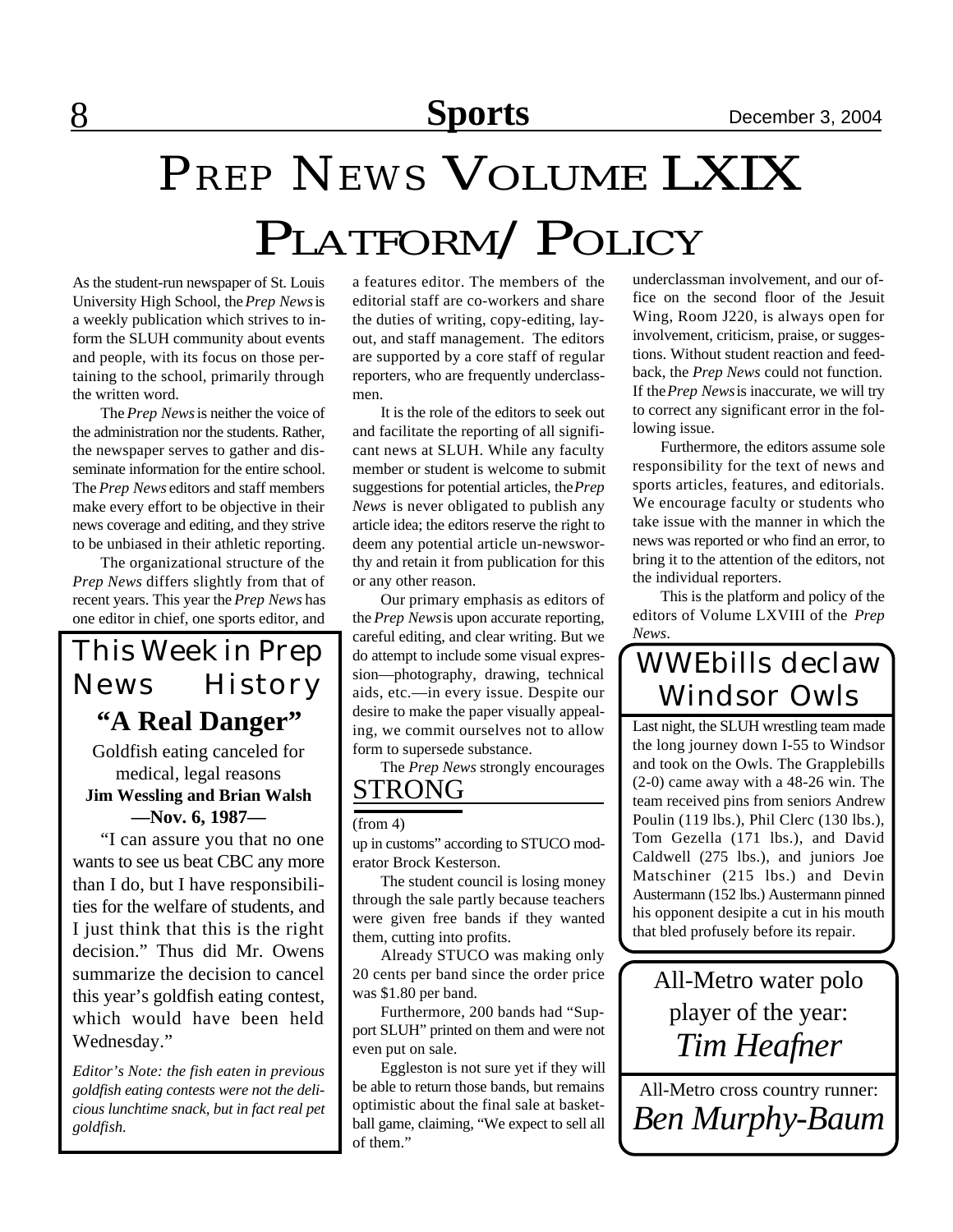# **December 3, 2004 News** 9

## AP Government class televises debates on KUHI

#### **Jim Santel Reporter**

During activity periods on both Tues-<br>day and Thursday, seniors in Dr.<br>Paul Michaelson's AP Government class uring activity periods on both Tuesday and Thursday, seniors in Dr. could be seen debating current issues on St. Louis U. High's studentrun TV station, KUHI-TV. Discussing issues ranging from the Patriot Act to education reforms to social security, these debates were just one politically-themed event in a series of many occurring at SLUH this year, including Issues Day and the Democratic Socialists vs. Young Republicans debate in October.

Michaelson originally intended for the debates to be simply a class project for his seniors but later de-

cided to broadcast it throughout the entire school on KUHI-TV because of the large number of students in his government class that were also members in the SLUH

### hess team falls to Metro, 26-4 **Matt Angeli**

### **Reporter**

The SLUH Chess Club fell to the<br>Metro High School Chess Club last he SLUH Chess Club fell to the Wednesday night in the Ignatian Conference room. The Metro fifth-board chess player didn't show up, but that turned out to be the only points for the Rookbills as they lost the a near shutout, 26-4.

Chess meets consist of five boards, with the first board match having a point value of 8, the second board having 7, the third board 6, etc. If there is a draw, then the points are divided. The team to get at least 15.5 points wins the match. Each player has one hour of time to make his moves, limiting the matches to two hours or less.

Senior and club president Brian Nienhaus nearly won on the first board. Nienhaus said afterwards, "I could have made it very interesting."

Junior Ben Geisman at the second board fell a piece behind early and never fully recovered, while junior Matt Angeli at the third board kept his opponent at bay

Broadcast Club.

Senior Eric Appelbaum, who debated education vouchers on Thursday, said that he felt the debates were "an especially good opportunity for the government students, letting us use our political skills and

these important issues."

PHOTO BY ALEX SCIUTO

"While the presidential elections are over," Michaelson said, "participation in government certainly does not end for citizens."

Senior Dave Goettelman, who de-

bated tax reforms, said, "These are the issues that are facing our country, so I think it's important to see what our seniors have to say at the U. High."

 "These issues are all on the table right now and are continually being debated in Congress and in the Senate, and they have by no means come to any sort of conclusion on (the issues)," Michaelson stated. "The students and all other citizens can still petition their representatives to

get changes made."

The final set of debates will air on KUHI-TV (channel 39) on Tuesday during activity period.

putting them into action." In addition, **Senior Brent Zang (left) debates during Activity Period on Tuesday.**

Appelbaum thought that broadcasting the debates to the entire school "helps (the students) to take an in-depth look at all

with a weak king defense until he collapsed about forty minutes into the match by dropping a queen. He was checkmated about four

moves later.

The fourth board, played by senior Isaac Dripps, saw a bitter battle to the end, when a king, a pawn, and a rook could not stop his opponent from promoting his pawn to a queen.



**Brian Nienhaus plots his next move against Metro.**

Clock problems paused the game briefly when it was discovered that the time on the clock at the fourth board didn't add up to the times at the other boards. The problem was quickly resolved as both teams agreed on what they thought the correct time was supposed to be.

Senior Luke Dang came up with the only win, a forfeit at board five, since his opponent didn't show up.

For the most part, the team was disappointed, however, and at Thursday's practice they went over their games to figure

out what went wrong. Metro, who defeated the Chess Club last year at the first round of the playoffs, has traditionally been a tough team.

The new moderator of the club, English teacher Frank Kovarik, was

there at his first chess meet with the club, and two new freshman team members Stephen Schumacher and Josh Dripps, were also on hand to witness the event. This year the club has added several new people, which is important since three key seniors will be leaving for college next year.

The club has six more meets; their next meet is at Clayton next Wednesday.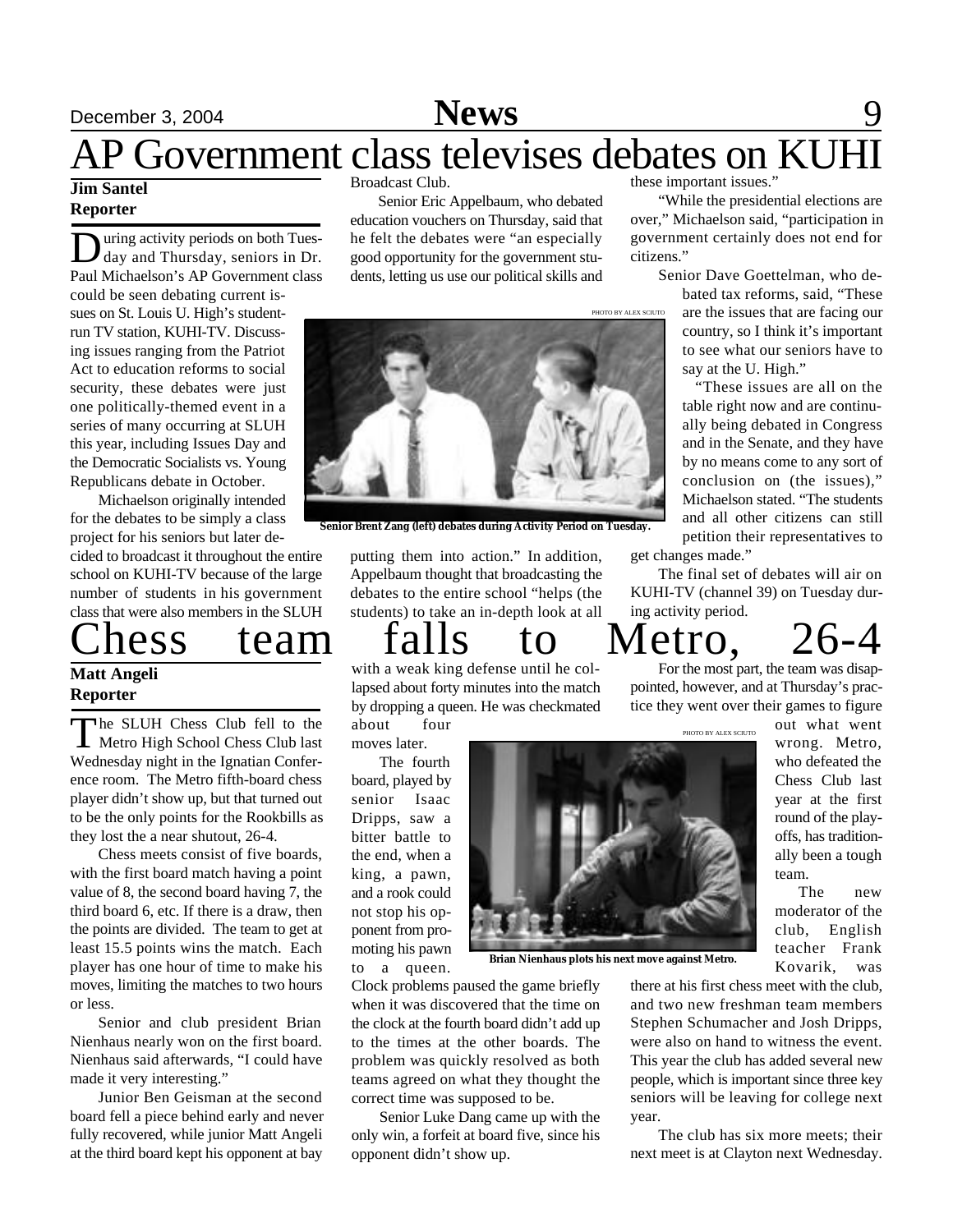**Feature December 3, 2004** Gunn, '92, talks film with Genres **Brian Krebs Core Staff** in the overall creative vision." Gunn added, "My stuff is a lot more fulfilling, their stuff pays a lot better."

Last Monday, students in English teacher Mark Cummings's American Film Genres class walked into class surprised to learn that, instead of the usual coursework, students would spend the period with Sean Gunn, '92, the youngest of the five Gunn brothers—James '84, Patrick '86, Brian '88, and Matt '90—all of whom are presently working in the entertainment business. Gunn had been in town for the St. Louis International Film Festival, promoting a short independent film which he both produced and starred in, *The Man Who Invented the Moon*.

Cummings taught Gunn both film and theater. After losing contact with Gunn, Cummings soon began to see him appear in commercials, movies, and small TV roles. Cummings also saw Gunn in *Tromeo and Juliet*, written by brother James; said Cummings, "I was watching it and all of sudden there was Sean. I was like 'Oh my God.'" Cummings quickly added, "And then he was decapitated. What an odd feeling that was to watch a former student decapitated."

Gun has had a number of roles, including "Traction sailor" in *Pearl Harbor,* and a myriad of small roles in sitcoms including *3rd Rock from the Sun*, *Andy Richter Controls the Universe*, and *The Michael Richards Show*. However, Gunn's present and more permanent home is on the set of the WB's *Gilmore Girls*, where he plays Kirk, whom he describes as "sort of the village idiot."

Of his schedule at *Gilmore Girls*, Gunn said, "It's fairly tedious work, acting on TV."

Each hour-long episode takes eight weekdays to film. Gunn explained that his schedule is dependent on how many scenes in which he has a part in that particular episode, the scenes' length, and their setting. The week of Nov. 29, for example, Gunn was in four scenes of relatively short length, all in the same setting. This meant that he only had to work on Tuesday. But on that Tuesday, he worked for twelve straight hours, from 10 a.m. to 10 p.m.

According to Gunn, one reason *Gilmore Girls* takes so long to shoot relates to the dialogue: "Our show in particular is very difficult to shoot because there's so much dialogue. We speak so quickly."

This weekend Gunn and the cast will gather to celebrate the show's 100th episode, "a milestone for episodic TV because it's viewed as the benchmark for syndication." The ABC Family Network, however, has already begun syndication. Besides the enjoyment of seeing the show live on past production, Gunn will receive royalties for as long as the show syndicates.

*Gilmore Girls* is a part of the list of work Gunn refers to as "their stuff." According to Gunn, "their stuff" includes "projects I have to audition for and get and have minor creative say (in)." Gunn favors doing "my stuff," meaning "projects I've put together with colleagues and collaborators where I have a lot of say

One such medium that Gunn finds fulfilling is theater. After graduating from DePaul University's Goodman School of Drama, which Cummings regards as "one of the best theater schools,"

Gunn and some friends founded Saint Ed, a small black box theater company they ran in the basement of a coffee shop they also managed.

Gunn and his friends, completely lacking any business training, had a very tough time managing the coffee shop aspect of the venture. Gunn saw that he could easily make a living being an onscreen actor, so, turning down a position at a prominent Chicago theater, Gunn decided to move to L.A. to "find a bigger audience—and actually make a living."

Besides acting, Gunn has also done a significant amount of work behind the camera. In addition to *The Man Who Invented the Moon*, Gunn helped produce both *Love, Sex, & Murder* and *The Specials*. In his off-time from *Gilmore Girls*, Gunn brainstorms for future projects. Although there is nothing in the works at the moment, Gunn is confident at one point he will collaborate with his brothers.

Gunn believes that his entire education from SLUH, not just the acting and theater portions, has prepared him for his career as an actor and as a person. He said, "I think that to be a good actor you need to be a completely well-rounded individual and to care about what's going on in the world."

During his theatrical career at SLUH, Gunn noted that he was especially helped along by Judy Schulte, the late wife of Fine Arts Department Chair Joe Schulte, who he said "taught me a lot about basic things like cheating out to the audience and knowing how to deliver certain lines, and she taught me a hell (of) a lot about comic timing."

Cummings, Gunn added, also prepared him in multiple ways, namely, coaching him through his audition for college. But through his film classes, Gunn said, "(Cummings) also planted the seeds of creative analysis of themes, story, and plot and how to break a story down and see how you can put it back together. ... Basically, all the things you do in English with a book, he would do with movies."

Since the beginning of his acting career, Gunn has been able to stick his foot through the thresholds of film, television, and theater. Does his commitment to *Gilmore Girls* mean that Gunn has finally chosen a side? "My guess is when it's all said and done for me, the bulk of my career is gonna be in television. I hope to work in movies a little more than I have. I hope to work in theater again a little more than I have in the last year." He concluded, "I think television will be my main focus, whether it's producing, acting or whatever.

Cummings said of Gunn, "I was impressed by his drive and his intelligence. ... Of many I've worked with, he's the one I'm most proud of. I can't wait to see where he goes after this."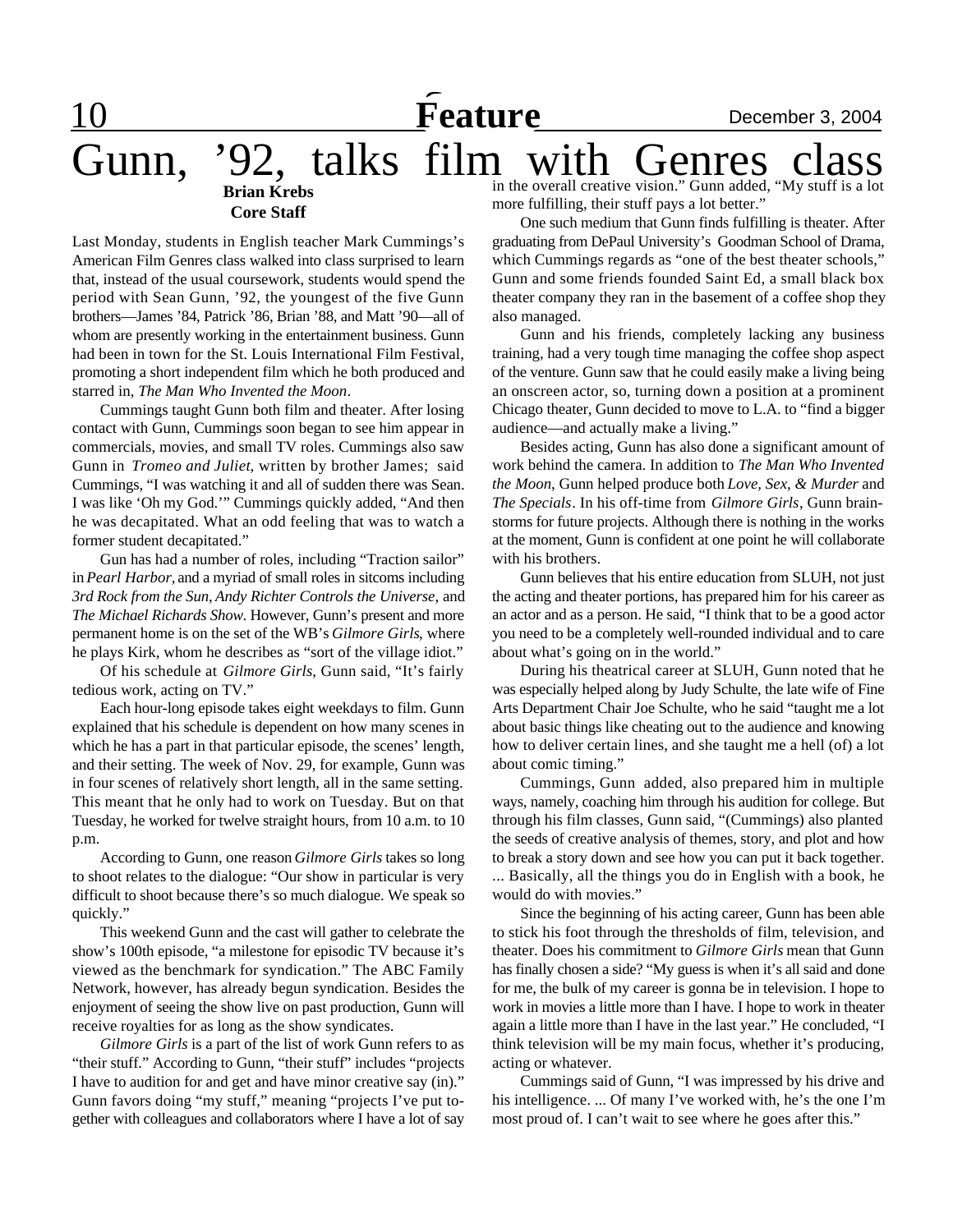## **Feature Feature Example 11**<br>**Power** of the people: a trip to the SOA Power of the people: a

#### **Alex Sciuto Features/Photography Editor**

"Priscilio Claros, seven, El Salvador," cried the woman's voice over the bank of speakers.

"*Presente*." The mournful chant preceded the rise of a thousand white crosses and thousands more hands and fists.

Sixteen thousand people slowly walked forward as the chant renewed again. This time the speaker sung out, "Domingo Claros, twenty-nine, El Salvador," but the response remained constant: "*Presente*." "*Presente*." For each name of a person murdered by an SOA graduate, the response: "*Presente*."

I slowly inched towards the fort, protected this year by two rows of fencing, police armed with gas masks, and a helicopter buzzing overhead, and I saw the American flag waving in the soft breeze. That waving flag was the reason I traveled 600 miles to Columbus, Georgia. The symbol of America, my country, waves over the School of the Americas, euphemistically renamed the Western Hemispheric Institute for Security Cooperation.

That flag represents Missouri and St. Louis and SLUH. It represents me, and it flies over a military school whose graduates have committed and been implicated in acts of torture, massacres, and murders. If I don't protest, who then in El Salvador or Columbia or anywhere else in the world will know that at least a small portion of that American flag disagrees with what takes place beyond the double barbed wire fences?

\* \* \*

Passing the police entrance, the street bazaar unfolded itself in front of me. In the near distance, a guitarist sang half in English and half in Spanish on a makeshift stage. To the right, dozens of groups ranging from religious orders to veterans' peace groups set up tables, tents, and in one case a bus. They handed out flyers and newspapers, and raised money from donations and the sale of books, bumper stickers, and shirts. Near the stage, so many people were crowded together that the crowd spilled around the temporary fences and onto the sidewalk and front yards of the apartment buildings bordering the street.

Past the stage, two sets of gates captivated and silenced the crowd. Like monolithic modern art statues, the brown chain-link gates draped in black cloth commanded attention, while offwhite cloth completely covered the large "Welcome to Fort Benning" sign.

On Sunday, these fences would transform from drear black and dirty white to the pure white of thousands of white crosses, each with the name of one victim killed by an SOA graduate. Even though the crosses were not yet stuck into any of the chainlink's holes, I could still imagine the white and the hundreds of protesters reaching up and placing a cross or kneeling down to pray for both those killed and those who will be killed. I prayed for the strength to fight for change.

As I walked away from the gates towards the stage, in the

distance I saw high above the crowd large yellow faces with eyes that looked like two golden suns. These great papier-mâché puppets were the creation of the Puppetistas, who built them to be the principal actors in a short performance that was beginning now. This year they depicted the plight of indigenous farmers throughout the Americas.

People resting in front of the stage scattered as a group of Puppetistas danced into the newly made clearing. Most held big cardboard ears of corn while one person held a tall pole capped with one of the large yellow faces with yellow sheets falling from top of the pole like a large superhero's cape. Two others held shorter poles capped with yellow hands connected to the head by the yellow sheets.

As the farmers danced awash in yellow sheets, headbands, and paint, the narrator told how these people had lived off their land for hundreds of years. These people lived in balance with nature and the corn they grew.

But from down the road marched the Empire, clad in industrial gray. Puppetistas wearing cardboard television sets and talking heads on their heads barged into the clearing, forming a protective boarder calmly telling the crowd, "Move on. Nothing to see here." The gray puppets surrounded the yellow group. The narrator lamented how huge corporations invade and disrupt the farmers' traditional way of life, plunging the farmers into deep poverty while the corporation profits.

From the same road the Empire had come from, I saw a brilliant earthy red group of Puppetistas led by a tall banner announcing "DEMOCRACY." Chanting "Ain't no power like the power of the people because the power of the people don't stop," and accompanied by the crash of the handmade drums, the red faces rising above the red dancers swept the stage and pushed back the gray Empire cornering them. With the help of the audience, the red group destroyed the Empire.

The Catholic Worker Association rented a first-floor apartment and gave away food. Below their banner a great line of hungry protestors waited for hearty stew of both the omnivore and vegan varieties and peanut butter and jelly.

Outside the Catholic Worker's door, I saw Mexicans, black Americans, and little boys pushing each other down hills in the now abandoned barrel-drums of the Puppetistas. People read flyers, the Radical Catholic newspaper, the Communist newsletter, or just slept. When a lady from the Catholic Worker apartment asked for dishwashers, four people jumped up even though only two could cram into the apartment's tiny kitchenette.

Lounging on the soft Georgia grass, I glimpsed a hope that the Puppetistas were attempting to show in their play: a place of community and acceptance. This protest, at its heart, was not just about stopping violent action, but also fostering a loving world community, where everyone had the chance to not just to live, but to become everything each person could become.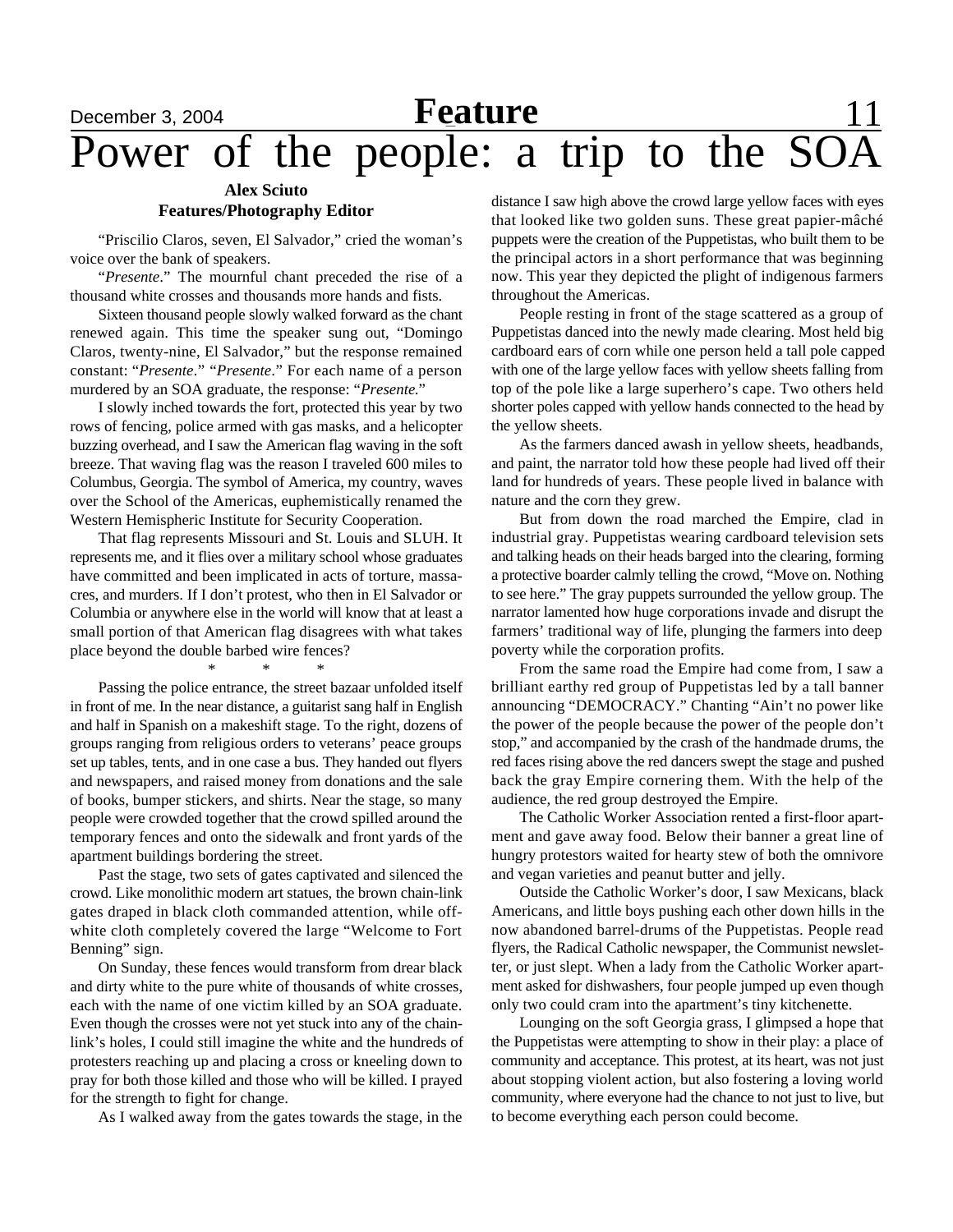## 12 **Sports News** December 3, 2004 BREAKING NEWS

#### (from 1)

their other duties."

When the guard left the Oakland lot, three other cars on the upper lot were vandalized. Zilske's 2002 Chevy Trailblazer was parked in the middle row of the lot, close to the guard booth. Her passenger side rear window was smashed, causing damage to the metal frame of the door. Nothing was stolen from her car. Zilske said, "They were in the console, but there wasn't really anything in it. They didn't (take) the CDs my husband had in there. I don't carry money in it or anything of importance."

Zilske's car did not have the type of alarm that would have gone off if one of her windows had been smashed. However, the damage done to the door's frame needs to be repaired and the car is currently in a body shop.

Zilske said of the break-in, "I feel violated, because I walked out to the car and found it that way. I was very lucky because there were some faculty members that walked out the same time I did so I wasn't alone. It never bothered me (before the break-in) to walk out to my car by myself."

Stewart's 2002 Honda Accord LX had its driver side rear window shattered. Nothing was reported stolen out of Stewart's car; it cost a little less than \$200 to replace the window.

Stewart said of the incident, "We need more security on this lot. Thankfully, no one was injured with any of this, but at what point is somebody going to get hurt? Is it safe to go out on the parking lot? Can I leave my car here? Is it going to be safe? Until Saturday, I felt safe."

Horner's family's car was also targeted by the vandals. They broke the passenger side front window of the Horner's 1997 Dodge Caravan. The burglars opened the glove compartment and moved some things around but took nothing. The Horner's window will cost approximately \$300 to fix.

Said Horner, "It's kind of discomforting. There is only one way people can get into the lot, and the security guards are supposed to be watching there. It kind of makes me uncomfortable."

Director of Security Charlie Clark said that to increase the security of the lots, they will "increase manpower (and) the guards will stay in their positions." Clark deferred questions about policy changes to Zarrick.

A new plan for increased security includes more than one guard on duty for events that include more cars than one guard alone could watch. The guards would be posted at both the gate of the lot and back by the fence to watch that area.

Zarrick said that even with increased security, the guards are trying to balance convenience with scrutiny. "The more inconvenient and the slower you make somebody's entry and exit, the more secure you're going to be, i.e. checking coolers at baseball games (or) football games, airport security checks, metal checks, and all that. We're balanced on the one side with convenience versus security. We have never stopped people on their way in or that kind of thing. What's happening is we're having to up the level of our security to the point that it will provide a few inconveniences."

The main job for the guard on the faculty lot will now be to watch cars. The guard will not make rounds or assist parents and students as much.

There was also an issue brought up of whether or not to stop every car coming in on the Oakland lot. However, Clark counted the number of cars that entered the lot in an hour one weeknight, and there were over 60 cars driving through the lot. Zarrick said, "That would just create a logjam, (and) we want to balance the inconveniences."

Other changes include new measures concerning the student lot and the alley behind the school. The gates of the student lot will now be closed after cars clear the lot (usually some time after 5:00 p.m. on a typical weekday, after winter sports conclue) and any time a guard is not on duty. There will be a sign in the alley to discourage parking after 5:00 p.m. as well. These steps are being taken to channel all traffic to the faculty lot, where vehicles will be the most protected.

"We want everybody to park on a guarded lot and we focus our guard's attentiveness to those cars," Zarrick said.

Another possibility for increased security includes closing the gate of the Oakland lot when the guard will not be there to watch cars. "That is the policy we are taking now,"said Zarrick. "If the guard is going to do his final closing rounds, he's been instructed to shut the gate. If he has to leave the gate for an extended time period outside of the restroom, he will shut that gate. We did not feel that level of security/inconvenience was necessary until we had this incident."

According to Zarrick, the year before, Clark became director of security in 2000, there were 17 break-ins on guarded areas. Clark has kept a record of vandalism on guarded lots, and in the 2001-2002 school year there were no break-ins. This does not include areas such as the alley nor students who have parked on Oakland. In 2003, there were seven cars broken into and this year there have been five confirmed break-ins. After each incident, there have been security changes, including a guard in the alley, which has helped to decrease the incidents per year. On average, the school pays \$150 per car for the repair of the window, and the school also covers the cost of personal items if there was also a theft.

"We really don't want any more cars broken into" Zarrick said. But, he added, "We cannot guarantee one hundred percent of the time that a car is not going to be broken into because we have so many entrances and exits and we don't stop every car that comes in."

Zarrick also warned, "Given the brazenness of these criminals I would highly recommend that if anybody were to encounter one of these individuals not to confront them, be it their car or somebody else's. Simply call 911 with a description immediately and say this is a burglary in progress or remove themselves from the scene and get a guard or somebody to call 911. Encounters could heighten the risk to people and I would not want anybody to openly confront (them), be that students, faculty, or staff."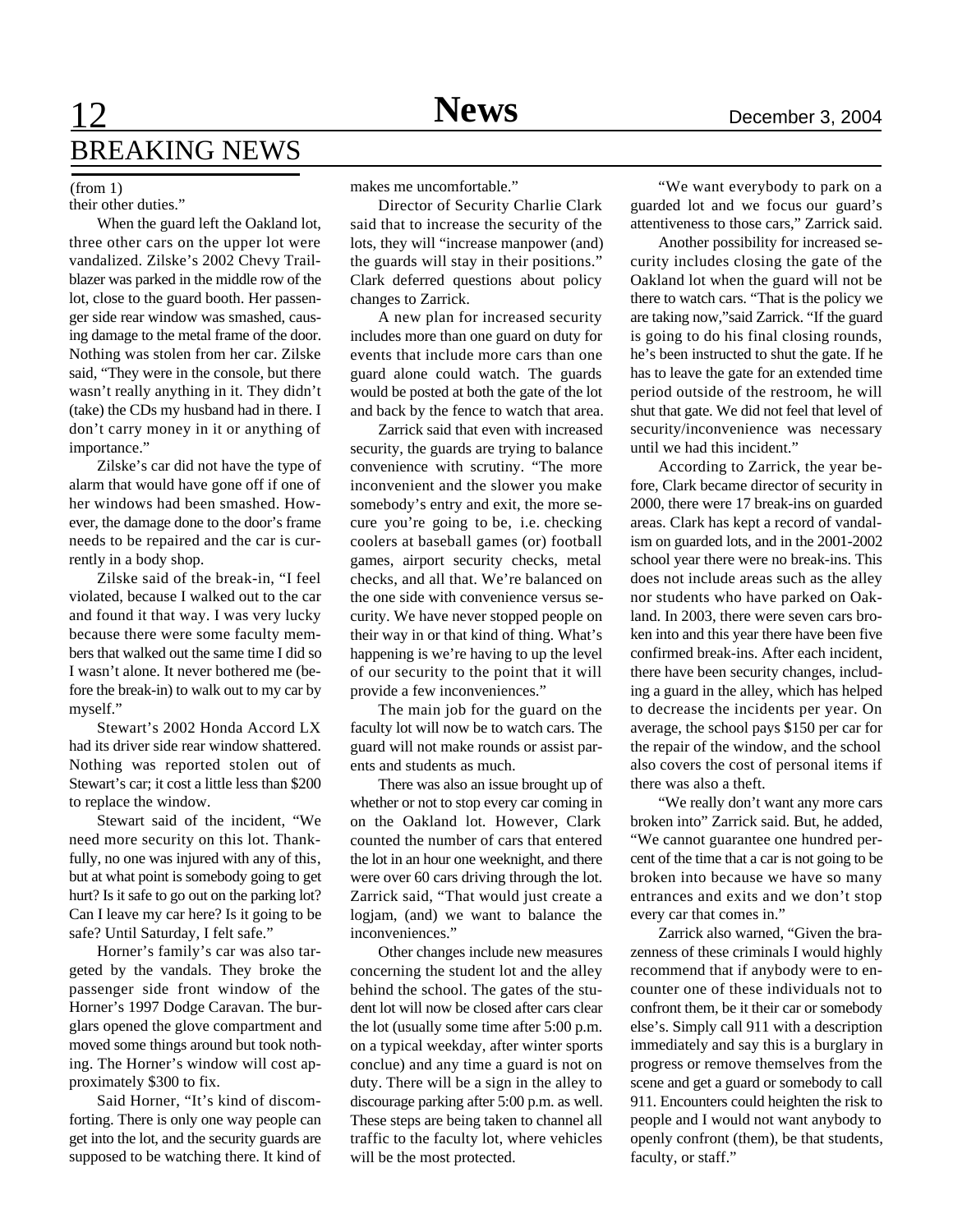### GRAY

#### (from 3)

Church is because they are seen as the "mean parent" that won't let us have any fun.

Your parents tell you not to drink, not to smoke, not to do drugs, not to drive like a maniac, not to do this, not to do that. Why? Because, believe it or not, they love you, and they are concerned for your wellbeing. When we do things our parents tell us not to and we get caught, usually our first defense is to say something along the lines of, "You don't know what it's like to be a teenager these days," or, "You are out of touch with reality." God forbid we admit we screwed up! A SLUH student being wrong about something?? That's borderline heresy (picking up on the sarcasm?)! Therein lies the problem. The fact is that as young men, the urge to rebel and assert our opinion is much stronger than the one that tells us to just be humble and admit that we don't know everything and that we aren't right about everything.

It seems that this same analogy (sorry Dr. Monahan, I know "analogies are slippery") can be used to describe the struggle that so many young men have with the Church teachings. When the Church says to save sex for marriage, live a chaste life, etc., it is because the Church and God love us and care about our spiritual and moral well-being. Sure, the sex and stuff is fun; if it wasn't then we wouldn't do it and there would be no need to have this discussion. But what do we do? We disregard what the authorities say because, "What do they know? My opinion is what matters and I know better than they do"

#### **Get to know your...**

As the human embodiment of the phrase "I, the law, know," this pedagogue's progeny patiently protests Central American death squads, poverty, and seniority. However, this usually complaisant member of the *Prep News* has been known to ritually exterminate frisbees. He is Alex Woodrow Sciuto, features editor.

and we go do it anyways. Then, when we find that what we are doing conflicts with the Church, we write it off on the Church being "out of touch" with today's world. Could it possibly mean instead that (GASP) ... there is a chance that we are wrong about this, too?? Yes, yes it does.

The truly troubling part of this, however, isn't the lack of willingness to admit that the Church is right and we can be wrong. It is the fact that this can often lead to a separation between young men and their faith in God or even the complete loss of belief in Him. I was there. For a long time, my ego told me I was right and the Church was wrong. I doubted my belief in God. I completely fell away during my first year at Indiana University because what I was doing was fun. But what brought me back to faith was the realization that God tells us these things because He loves us. He loves us even when we are arrogant, when we screw up, and when we think that we are above the teachings of the Church. I know you've heard it a million times, but I encourage you to stop and think about what that really means. Our disagreements with the Church don't lead God to give up on us, so why should it cause us to give up on God? He is just like any other loving parent who is concerned for our life and well-being. We just have to have faith and trust that He knows what is best for us. He has yet to steer us wrong, so my money is riding on Him.

Sincerely, Jason Gray, '02

## Circus Show

The Short-Attention Span Circus Club of St. Louis U. High will present its annual Christmas show, *A Circus Christmas.* The show will be performed tonight at 7:00 p.m. It will also be performed tomorrow at 1:00 p.m. and 7:00 p.m. Admission is \$2 for adults and \$1 for children.

### L8ER

#### (from 1)

the putting them all together—that's what our next focus is," said Rittenhouse.

"We have all the digital pictures, materials, stories, we have all the pieces to the puzzle, but we just need to put the pieces together and then we'll have our book," said Chassaing.

Rittenhouse attributed the delays largely to his lack of instructing the staff in the use of the layout software. He said, "The delays, I largely take responsibility for. They are in large part somewhat related to my change in duties of my job technology-wise, and to the changes that (the computer) department has had." Rittenhouse continued, "With that, I have neglected some of my responsibilities to the yearbook."

"Quite a bit of our work is on computers, and knowing how to use the (layout) software, and (Rittenhouse) knows how to use the software. He's always working around the school, but he needs to show (the staff) how to use the software," said Utility Editor Jimmy Chassaing. "We can have all the manpower and free time to do work, but if no one really shows us how to do something, we're at a loss." Chassaing continued, "He'll show us how to do something, and we'll be able to do it for that day. But once we come back a week later we're there by ourselves and we'll have no idea what to do."

Chassaing estimated that about 40 percent of the pages are finished now.

Rittenhouse doesn't believe this year's staff finishing up last year's yearbook will put this year's yearbook behind schedule. "The delays of this book are unique to this book," Rittenhouse said.

Chassaing said that even if the staff ends this school year behind on this year's yearbook, they will work to catch up in the summer. "A lot of stuff gets done in the summer for the previous school year's book. Summer is a catch-up time."

"I'm disappointed because last year we got (the yearbooks) really late and everybody was upset, and now we're going to get them even later," said junior Tom Irvin. "You just feel so displaced from that time."